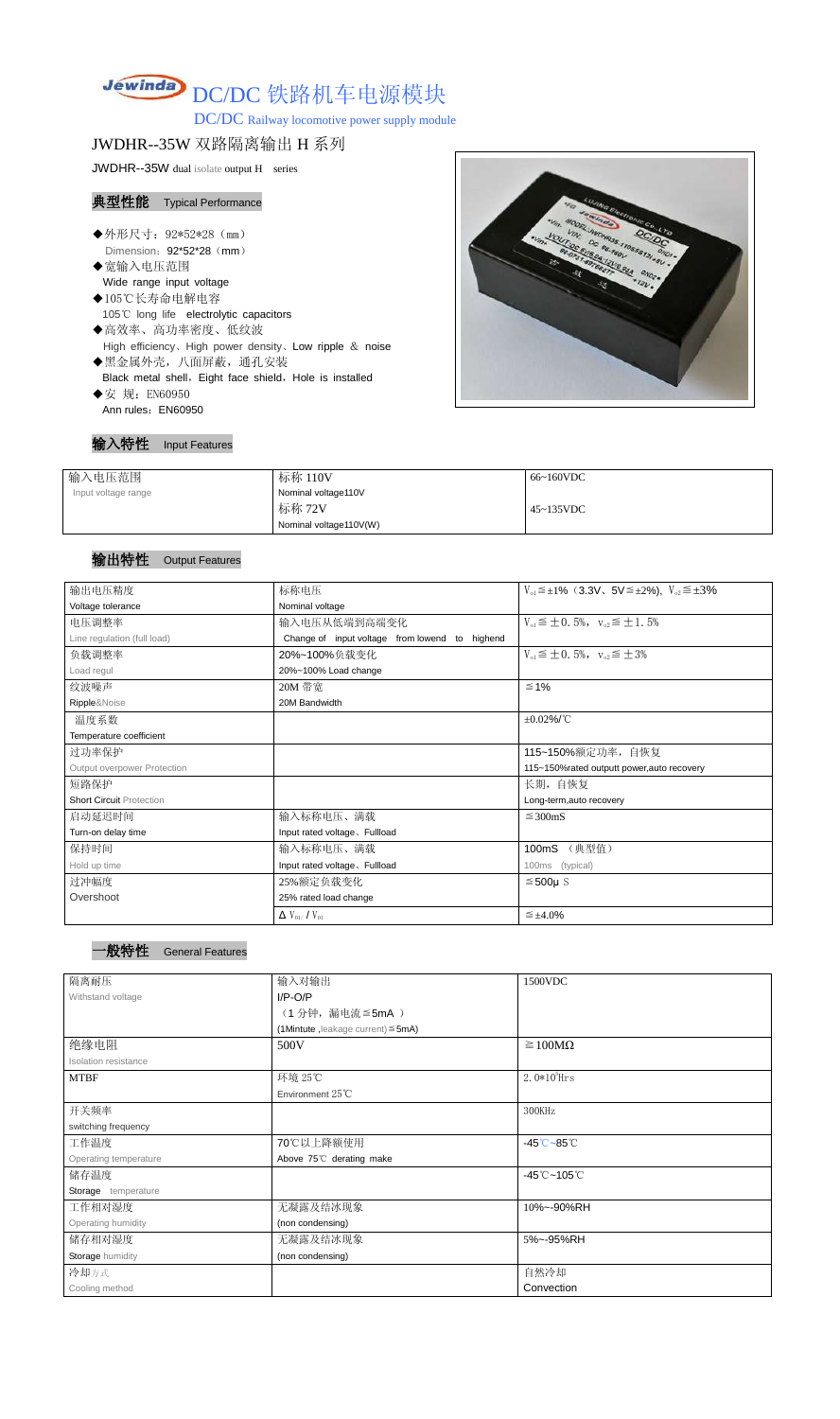



| 品型号<br>产           | 输入电压<br>Input voltage | 输出电压<br>Output voltage | 输出电流<br>Output current | 输出电压精度<br>Output voltage | 纹波噪声<br>R&N                   | 最大容性负载<br>Capacitive load | 效率         |  |
|--------------------|-----------------------|------------------------|------------------------|--------------------------|-------------------------------|---------------------------|------------|--|
| Model No.          | $V_{in}$              | V <sub>O</sub>         | $I_{\rm O}$            | tolerance                | $V$ $\mathrm{(p\text{-}p)mV}$ | maximum                   | Efficiency |  |
| JWDHR35-110S5S5I   |                       | $+5V$                  | $0.50 - 5.00A$         | $\pm 2\%$                | 100                           | $4020 \,\mathrm{\upmu F}$ |            |  |
|                    |                       | $+5V$                  | $0.20 - 2.00A$         | $\pm$ 5%                 | 100                           | $2200 \,\mathrm{\upmu F}$ | 77%        |  |
|                    |                       | $+5V$                  | $0.50 - 5.00A$         | $\pm 2\%$                | 100                           | $4020 \,\mathrm{\upmu F}$ |            |  |
| JWDHR35-110S5S12I  |                       | $+12V$                 | $0.08 - 0.83A$         | $\pm 3\%$                | 120                           | $650 \,\mathrm{\upmu F}$  | 80%        |  |
|                    |                       | $+5V$                  | $0.40 - 4.00A$         | $\pm 2\%$                | 100                           | 4020 µF                   | 80%        |  |
| JWDHR35-110S5S15I  |                       | $+15V$                 | $0.10 - 1.00A$         | $\pm 3\%$                | 120                           | $650 \,\mathrm{\upmu F}$  |            |  |
|                    |                       | $+5V$                  | $0.40 - 4.00A$         | $\pm 2\%$                | 100                           | 4020 µF                   |            |  |
| JWDHR35-110S5S24I  | 66~160V               | $+24V$                 | $0.06 - 0.63A$         | $\pm 3\%$                | 150                           | $470 \,\mathrm{\upmu F}$  | 82%        |  |
|                    |                       | $+12V$                 | $0.20 - 2.50A$         | $\pm 1\%$                | 120                           | $2200 \,\mathrm{\upmu F}$ |            |  |
| JWDHR35-110S12S5I  |                       | $+5V$                  | $0.10 - 1.00A$         | $\pm 5\%$                | 100                           | $1100 \,\mathrm{\upmu F}$ | 82%        |  |
|                    |                       | $+12V$                 | $0.20 - 2.00A$         | $±1\%$                   | 120                           | $2200 \,\mathrm{\upmu F}$ |            |  |
| JWDHR35-110S12S12I |                       | $+12V$                 | $0.08 - 075A$          | $\pm 3\%$                | 120                           | $650 \,\mathrm{\upmu F}$  | 84%        |  |
|                    |                       | $+12V$                 | $0.20 - 2.00A$         | $\pm 1\%$                | 120                           | $1100 \,\mathrm{\upmu F}$ | 84%        |  |
| JWDHR35-110S12S15I |                       | $+15V$                 | $0.06 - 0.60A$         | $\pm 3\%$                | 120                           | $470 \,\mathrm{\upmu F}$  |            |  |
|                    |                       | $+12V$                 | $0.20 - 1.50A$         | $\pm 1\%$                | 120                           | $1100 \,\mathrm{\upmu F}$ |            |  |
| JWDHR35-110S12S24I |                       | $+24V$                 | $0.07 - 0.70A$         | $\pm 3\%$                | 150                           | $470 \,\mathrm{\upmu F}$  | 86%        |  |
| JWDHR35-72S5S5I    |                       | $+5V$                  | $0.50 - 5.00A$         | $\pm 2\%$                | 100                           | $4020 \,\mathrm{\upmu F}$ |            |  |
|                    |                       | $+5V$                  | $0.20 - 2.00A$         | $\pm 5\%$                | 100                           | $2200 \,\mathrm{\upmu F}$ | 77%        |  |
|                    | $45 - 135V$           | $+5V$                  | $0.50 - 5.00A$         | $\pm 2\%$                | 100                           | $4020 \,\mathrm{\upmu F}$ |            |  |
| JWDHR35-72S5S12I   |                       | $+12V$                 | $0.08 - 0.83A$         | $\pm 3\%$                | 120                           | $650 \,\mathrm{\upmu F}$  | 80%        |  |
|                    |                       | $+5V$                  | $0.40 - 4.00A$         | $\pm 2\%$                | 100                           | $4020 \,\mathrm{\upmu F}$ |            |  |
| JWDHR35-72S5S15I   |                       | $+15V$                 | $0.10 - 1.00A$         | $\pm 3\%$                | 120                           | $650 \,\mathrm{\upmu F}$  | 80%        |  |
|                    |                       | $+5V$                  | $0.40 - 4.00A$         | $\pm 2\%$                | 100                           | $4020 \,\mathrm{\upmu F}$ |            |  |
| JWDHR35-72S5S24I   |                       | $+24V$                 | $0.06 - 0.63A$         | $\pm 3\%$                | 150                           | $470 \,\mathrm{\upmu F}$  | 82%        |  |
| JWDHR35-72S12S5I   |                       | $+12V$                 | $0.20 - 2.50A$         | $\pm 1\%$                | 120                           | $2200 \,\mathrm{\upmu F}$ |            |  |
|                    |                       | $+5V$                  | $0.10 - 1.00A$         | $\pm$ 5%                 | 100                           | $1100 \,\mathrm{\upmu F}$ | 82%        |  |
| JWDHR35-72S12S12I  |                       | $+12V$                 | $0.20 - 2.00A$         | $\pm 1\%$                | 120                           | $2200 \,\mathrm{\upmu F}$ |            |  |
|                    |                       | $+12V$                 | $0.08 - 075A$          | $\pm 3\%$                | 120                           | $650 \,\mathrm{\upmu F}$  | 84%        |  |
|                    |                       | $+12V$                 | $0.20 - 2.00A$         | $\pm 1\%$                | 120                           | $1100 \,\mathrm{\upmu F}$ | 84%        |  |
| JWDHR35-72S12S15I  |                       | $+15V$                 | $0.06 - 0.60A$         | $\pm 3\%$                | 120                           | $470 \,\mathrm{\upmu F}$  |            |  |
|                    |                       | $+12V$                 | $0.20 - 1.50A$         | $\pm 1\%$                | 120                           | $1100 \,\mathrm{\upmu F}$ |            |  |
| JWDHR35-72S12S24I  |                       | $+24V$                 | $0.07 - 0.70A$         | $\pm 3\%$                | 150                           | $470 \,\mathrm{\upmu F}$  | 86%        |  |

注:因篇幅有限,以上只是部分产品列表,若需列表以外产品,请与本公司销售部联系。

输出纹波噪声(峰-峰值)的测量,请参照模块测试说明中介绍的方法进行。

Note:Due to space limitations ,the above list is only for some products, If other than a list of products, please contact the Company's sales department.

Output ripple noise measurement (peak - peak), please refer to the module test notes method is introduced.